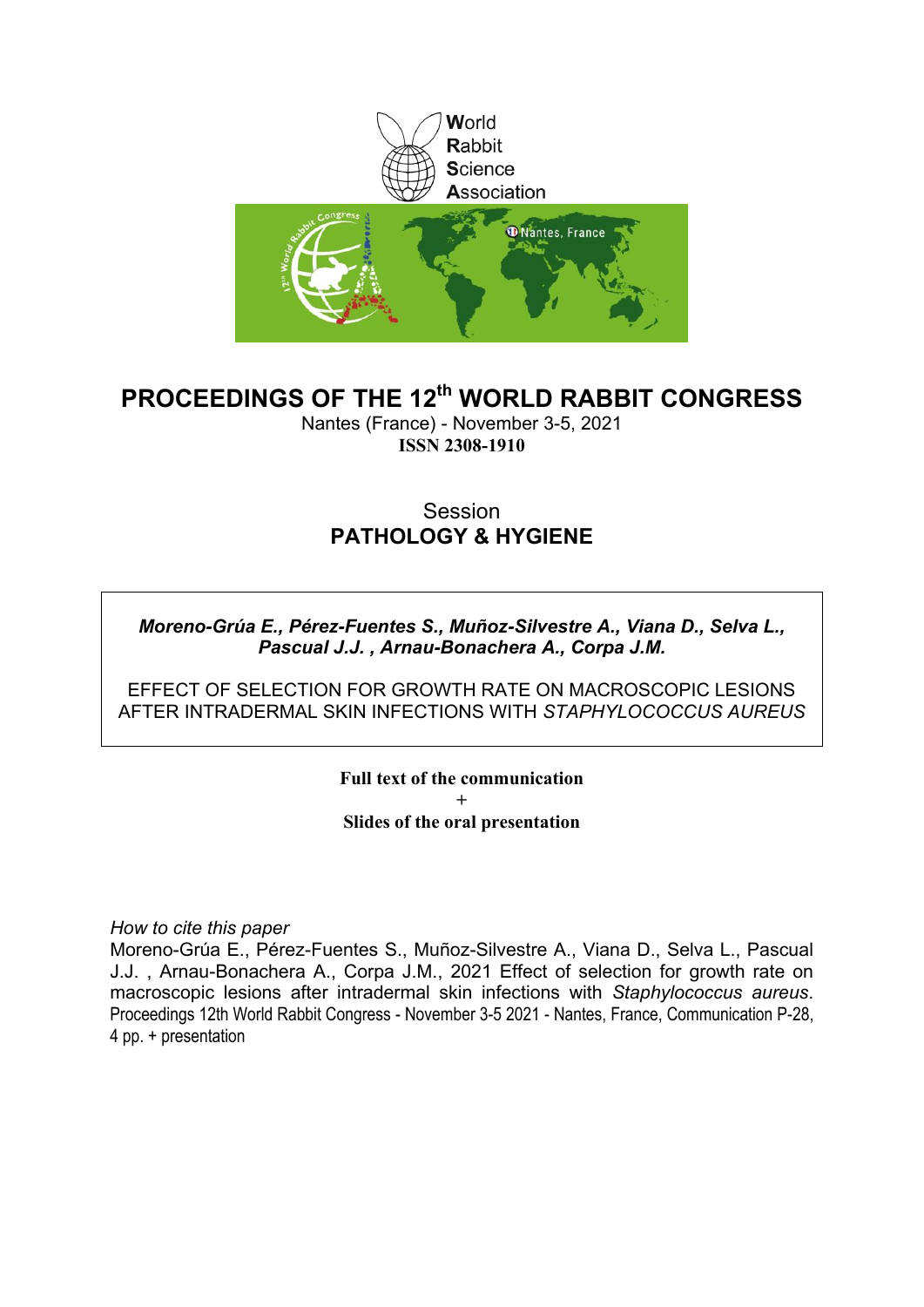### **EFFECT OF SELECTION FOR GROWTH RATE ON MACROSCOPIC LESIONS AFTER INTRADERMAL SKIN INFECTIONS WITH**  *STAPHYLOCOCCUS AUREUS*

**Moreno-Grúa E**lena **<sup>a</sup> , Pérez-Fuentes S**ara **<sup>a</sup> , Muñoz-Silvestre A**sunción**<sup>a</sup>, Viana D**avid **<sup>a</sup> , Selva L**aura **<sup>a</sup> , Pascual J**uan **J. <sup>b</sup> , Arnau-BonacheraA**lberto **a\*, Corpa J**uan **M. <sup>a</sup>**

<sup>a</sup> Biomedical Research Institute (PASAPTA-Pathology Group), Veterinary School, Universidad Cardenal Herrera-CEU, CEU Universities, Av. Seminario s/n, 46113, Moncada, Valencia, Spain.

<sup>b</sup>Institute for Animal Science and Technology, Universitat Politècnica de València, Camino de Vera, s/n. 46022 Valencia, Spain. \*Corresponding author: alberto.arnau@uchceu.es

### **ABSTRACT**

Rabbits from paternal lines present some undesired characteristics such as poor reproductive performance or low stability on farms. Last fact suggests that selection could be getting worse the way selected animals respond to infectious challenges. To test this hypothesis, we performed an experiment that involved 73 2 month-old rabbits from a paternal line selected by average daily gain during the growing period at two levels of selection (VR18, generation 18; VR36, generation 36). These young rabbits were intradermallyinoculated in their backs with *S. aureus* of two rabbit strains of different virulence (Jwt, high virulence; and Jrot<sup>+</sup>, low virulence). Severity of lesions were evaluated by the presence and area of the erythema and nodules for 7 days. The presence of erythema and nodule was lower when inoculations were performed in animals from VR36 than when they were performed in animals from VR18 (-8.4 and -6.5 percentage points, respectively; *P*<0.05). Nodules increased their size over time independently of the generation used for the infection. However, compared to VR18, animals from VR36 presented smaller nodules from day 3 after inoculation onwards (*P*<0.05). Consequently, it seems that lesions caused by *S. aureus* in animals from VR36 were less severe than those caused in animals from VR18. These results are compatible with the fact that selection is not getting worse the way rabbits from paternal lines respond to infectious challenges.

**Key words**: Paternal line, R line, *Staphylococcal aureus*, Experimental infection, Pathology.

### **INTRODUCTION**

During the last 50 years, productivity of animals has increased considerably due to genetic selection. However, this selection has sometimes been accompanied by undesired side effects (Rauw et al., 1998). In this sense, rabbit females from paternal lines selected by growth rate seem to present poorer reproductive performance (Baselga, 2002) and stability on farms (Arnau-Bonachera et al., 2018) than females from maternal lines. Moreover, young rabbits from these lines are more sensitive to digestive disorders when antimicrobials are not used in the feedstuff (García-Quirós et al., 2014). However, with current information it is not clear whether these problems are the effect of genetic selection criteria or they are intrinsic to the breeds as a consequence of animals used at foundation. As semen from animals of the paternal lines is used in the final cross in commercial farms, a relevant effect of selection would mean that the susceptibility of young rabbits to pathogens is increasing with time. *S. aureus* is the causal agent of several pathological processes in growing rabbits and specially in rabbit females. In fact, it has been associated with mastitis of lactating does (Corpa et al., 2009), which is one of the main reasons of culling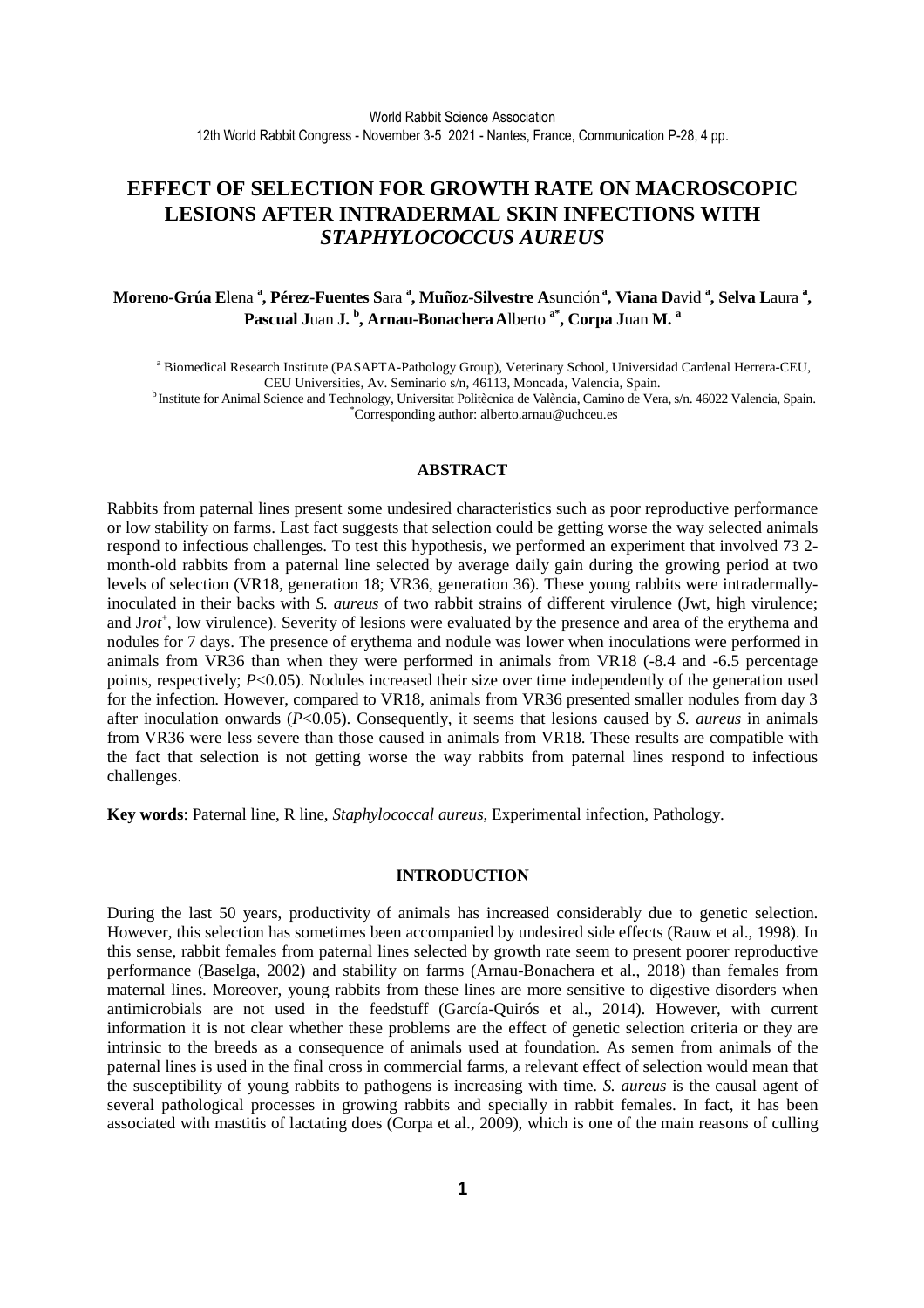females (Segura et al., 2007; Rosell and De la Fuente, 2009). Consequently, the study of *S. aureus* infections is relevant for rabbit farming. Moreover, it is possible to infect animals with this pathogen under controlled and standardized conditions (Viana et al., 2015) and there is literature about this kind of infections with different strains of the bacteria, different ages of animals, etc. Therefore, the aim of the present work was to evaluate the effect of selection by growth rate on the lesions observed after an experimental infection with *S. aureus*.

### **MATERIALS AND METHODS**

### **Animals and experimental design**

The experiment involved 73 2-month-old rabbits from a paternal line selected by average daily gain during the growing period over 38 generations (line R, Estany et al., 1992). To evaluate the effect of selection by average daily gain, we evaluated generation 18 (VR18) and 36 (VR36) using cryopreserved embryos. These embryos were transferred to females. After one generation without selection 32 rabbit females were selected to obtain the 73 young rabbits. Animals were housed under conventional environmental conditions with free access to water and to a commercial diet. To perform infections, animals were sedated with a combination of ketamine (Imalgene®, 100 mg/mL, Merial, Barcelona, Spain) and xylazine (Xilagesic, 200 mg/mL, Calier, Barcelona, Spain) and a 10x10 cm area of the dorsal-lumbar region was shaved and disinfected with chlorhexidine. Later, rabbits were intradermally-inoculated in their backs with 300 *S. aureus* colony forming units (CFU) of two rabbit strains of different virulence, Jwt (high virulence) and  $Jrot^+$  (low virulence) (Viana et al., 2015), suspended in 0.1 mL of phosphate-buffered saline (PBS). Each rabbit was infected at four points (2 per strain). After inoculation, characteristics of the skin gross lesions (presence of erythema and/or nodules) were daily recorded for seven days. Erythema and abscess dimensions were measured with a caliper. The length (L) and width (W) values were used to calculate areas  $(A = \pi [L \times W]/2)$ .

#### **Statistical analysis**.

The four evaluated traits in the present work were analysed using two different models. Both models included the effect of Generation (2 levels: VR18, VR36), Strain of *S. aureus* (2 levels: Jwt, Jrot<sup>+</sup>), day post-inoculation (7 levels: 1, 2, 3, 4, 5, 6, 7) and their interactions as fixed effects. For presence of erythema and nodule (dichotomic traits) a generalized linear model was used (proc GENMOD, SAS) after considering that the response variable followed a binomial distribution and by using a logistic transformation  $[\ln( ? / (1-?))]$  as a link function. For area of erythema and nodule a linear mixed model was performed (proc MIXED, SAS) including the permanent effects of animal [73 levels;  $N \sim (0, ?_n)$ ] and infection [292 levels;  $N \sim (0, ?<sub>i</sub>)$ ], and residuals [2028 levels;  $N \sim (0, ?<sub>e</sub>)$ ] as random effects. Assuming that measures of the same animal close in time are more correlated than far in time, residuals were considered to be correlated in a decreasing way as increasing the lag.

### **RESULTS AND DISCUSSION**

In Table 1 is presented the interaction between generation and strain for the four evaluated traits, as well as the contrasts between levels of the main effects. The presence of erythema and nodule was higher in infections inoculated with Jwt than with Jrot<sup>+</sup> (+12.0 and +51.2 percentage points, respectively;  $P<0.001$ ). Moreover, lesions caused by Jwt were severer, with bigger erythema areas and nodules (+0.73 and +0.95) cm<sup>2</sup>, respectively; *P*<0.001). These results are in agreement with those reported previously (Viana et al., 2015) and denote the higher aggressiveness of the Jwt.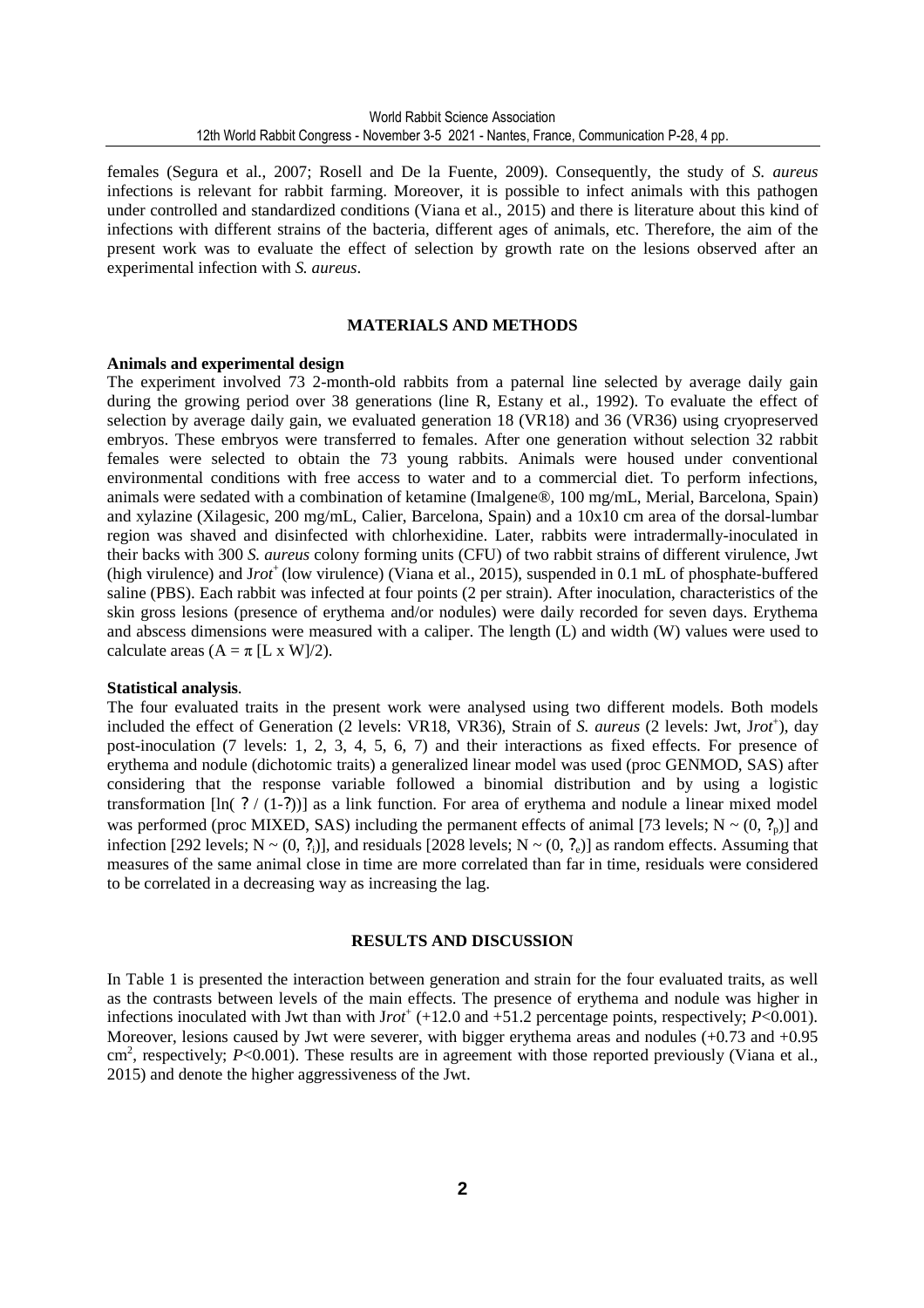**Table 1**: Effect of generation, strain and their interaction on the presence and areas of erythema and nodules. Results are presented as least square means (standard errors into brackets).

|                                       | $Jrot+$                                           |                                              | Jwt                                                   |                                            | <b>Contrast</b>                      |                                                          |
|---------------------------------------|---------------------------------------------------|----------------------------------------------|-------------------------------------------------------|--------------------------------------------|--------------------------------------|----------------------------------------------------------|
|                                       | VR18                                              | VR36                                         | VR18                                                  | VR36                                       | <b>VR36-VR18</b>                     | $Jwt-Jrot+$                                              |
| Presence $(\%)$<br>Erythema<br>Nodule | $28.6^{b}$<br>9.3 <sup>a</sup>                    | 9.7 <sup>a</sup><br>6.4 <sup>a</sup>         | $25.7^{\rm b}$<br>$62.5^{\rm b}$                      | $33.0^{b}$<br>$55.6^{b}$                   | $-8.4***$<br>$-6.5$ <sup>*</sup>     | $12.0***$<br>$51.2***$                                   |
| Area $(cm2)$<br>Erythema<br>Nodule    | $0.24_{(0.16)}^{\text{a}}$<br>$0.13_{(0.16)}^{a}$ | $0.01_{(0.16)}^{\text{a}}$<br>$0.06(0.16)^a$ | $0.77_{(0.16)}^{\text{b}}$<br>$1.24_{(0.16)}^{\circ}$ | $0.94_{(0.16)}^{\circ}$<br>$0.85_{(0.16)}$ | $-0.04_{(0.13)}$<br>$-0.23_{(0.11)}$ | ***<br>$0.73_{(0.12)}$ ***<br>0.95 <sub>(0.09)</sub> *** |

a, b, c Means in a row not sharing superscript differed significantly at *P*<0.05.

Contrast significance: \**P*<0.05, \*\**P*<0.01, \*\*\**P*<0.001.

Respect to the effect of selection, the presence of erythema and nodule was lower when inoculations were performed in animals from VR36 than when they were performed in animals from VR18 (-8.4 and -6.5 percentage points, respectively; *P*<0.05). Moreover, the size of nodules was also smaller in animals from V36 (-0.23 cm<sup>2</sup>;  $P < 0.05$ ). However, these differences also depended on the strain of the inoculation. For the presence of erythema, the main difference between generations was observed for Jrot<sup>+</sup>, whereas no significant differences were observed for Jwt. On the other hand, the smaller size of the nodules in animals from VR36 was observed in inoculations with Jwt, but not in inoculations with Jrot<sup>+</sup>.



Figure 1: Evolution of the area of the erythema (left graph) and nodule (right graph) depending on the generation during the 7 days post-inoculation. Bars are the least square means and error lines are their standard errors. <sup>a-i</sup> Means not sharing superscript within the trait differed significantly at *P*<0.05.

The evolution over time of the area of the erythema and nodule depending on the generation of selection is presented in Figure 1. The area of erythema presented a slightly different pattern between the animals of the two generations. In animals from VR18 the area of the erythema increased during the first 2 days after infections and decreased afterwards, however in animals from VR36 the area of erythema remained high until day 5. On the other hand, the area of the nodule reported more interesting information as nodules are related to the severity of the lesion (Viana et al., 2015). Nodules increased their size over time independently of the generation used for the infection. However, compared to VR18, animals from VR36 presented smaller nodules from day 3 after inoculation onwards (*P*<0.05). Consequently, it seems that lesions caused by *S. aureus* in animals from VR36 were less severe than those caused in animals from VR18. Results reported in the present work respect to the effect of selection are surprising as it is well documented that selection by productivity usually impairs negatively the immune response (Lochmiller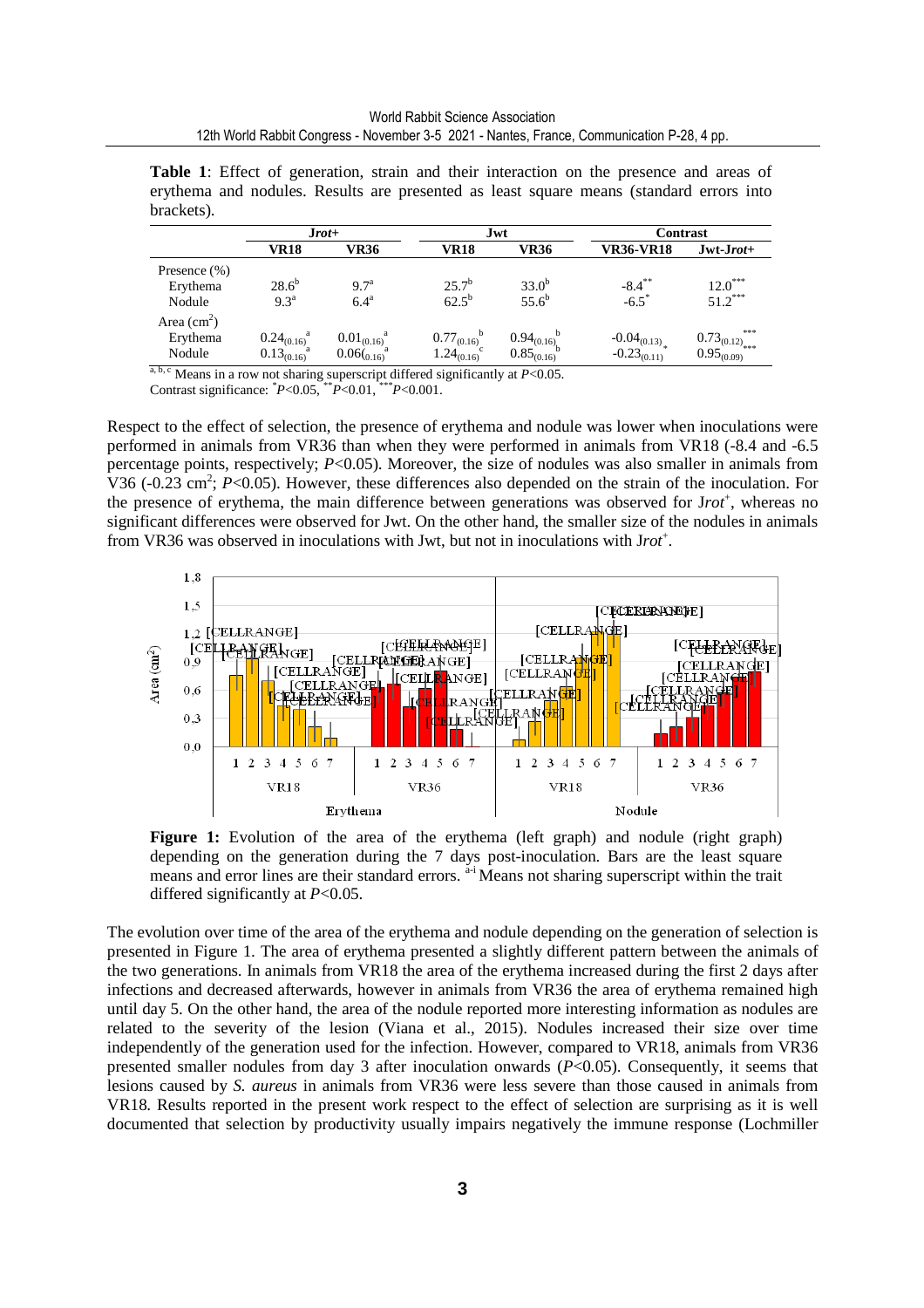and Deerenberg, 2000; Rauw, 2012). This result could be related with natural selection or even it could be an indirect consequence of selecting healthy animals for the next generation (e.g. it is common discard animals with abscesses or females with sore hocks). Anyway, further research is required to find out the reasons of these discrepancies.

### **CONCLUSIONS**

The lower presence of erythema and nodule and the smaller nodules indicate that lesions caused by *S. aureus* in animals from VR36 were less severe than those caused in animals from VR18. These results are compatible with the fact that selection is not getting worse the way rabbits from paternal lines respond to intradermal infection with *S. aureus*.

#### **ACKNOWLEDGEMENTS**

This study was supported by the Spanish Ministry of Economy and Competitiveness (MINECO) (AGL2014-53405-C2-2-P) and the Universidad CEU Cardenal Herrera. Fellowships support Asunción Muñoz-Silvestre, Elena Moreno from the Universidad CEU Cardenal Herrera, Sara Pérez-Fuentes from the Generalitat Valenciana (ACIF/2016/085) and Elena Moreno from the Spanish Ministry of Education, Culture and Sport (FPU17/02708).

#### **REFERENCES**

- Arnau-Bonachera A., Savietto D., Pascual J.J. 2018. Long-term implications of feed energy source in different genetic types of reproductive rabbit females: III. Fitness and productivity. *Animal*, *12, 1886-1894.*
- Baselga M. 2002. Line R (Spain). *In: Khalil M.H., Baselga M. (Eds.). Rabbit Genetic Resources in Mediterranean Countries, Zaragoza: Ciheam (Options Méditerranéennes : Série B. Etudes et Recherches; n. 38), Zaragoza, Spain, 257–262.*
- Corpa J.M., Hermans K., Haesebrouck F. 2009. Main pathologies associated with *Staphylococcus aureus* in rabbits: a review. *World Rabbit Sci*., 17, 1-11.
- Estany J., Camacho J., Baselga M., Blasco A. 1992. Selection response of growth rate in rabbits for meat production. *Genet. Sel. Evol.*, *24*, *527*–*537*.
- García-Quirós A., Arnau-Bonachera A., Penadés M., Cervera C., Martínez-Paredes E., Ródenas L., Selva L., Viana D., Corpa J.M., Pascual J.J. 2014. A robust rabbit line increases leucocyte counts at weaning and reduces mortality by digestive disorder during fattening. *Vet. Immunol. Immunopathol.*, *161*, *123*–*131*.
- Lochmiller R.L., Deerenberg C. 2000. Trade offs in evolutionary immunology: just what is the cost of immunity?. *Oikos*, 88, *87-98.*
- Rauw W.M., Kanis E., Noordhuizen-Stassen E.N., Grommers F. 1998. Undesirable side effects of selection for high production efficiency in farm animals: a review. *Livest. Prod. Sci.*, *56*, *15*–*33*.
- Rauw W. M. 2012. Immune response from a resource allocation perspective. *Frontiers in* genetics, 3, 267.
- Rossell J.M., De La Fuente L.F. 2009. Culling and mortality in breeding rabbits. *Preventive Veterinary Medicine, 88, 120-12.*
- Segura P., Martinez J., Peris B., Selva L., Viana D., Penades J.R., Corpa J.M. 2007. Staphylococcal infections in rabbit does on two industrial farms. *Veterinary Record., 160, 869-872.*
- Viana, D., M.A. Comos, P.R. McAdam, M.J. Ward, L. Selva, C.M. Guinane, B.M. González-Muñoz, A. Tristan, S.J. Foster, J.R. Fitzgerald, and J.R. Penadés. 2015. A single natural nucleotide mutation alters bacterial pathogen host tropism. *Nat. Genet.*. *47, 361–366.*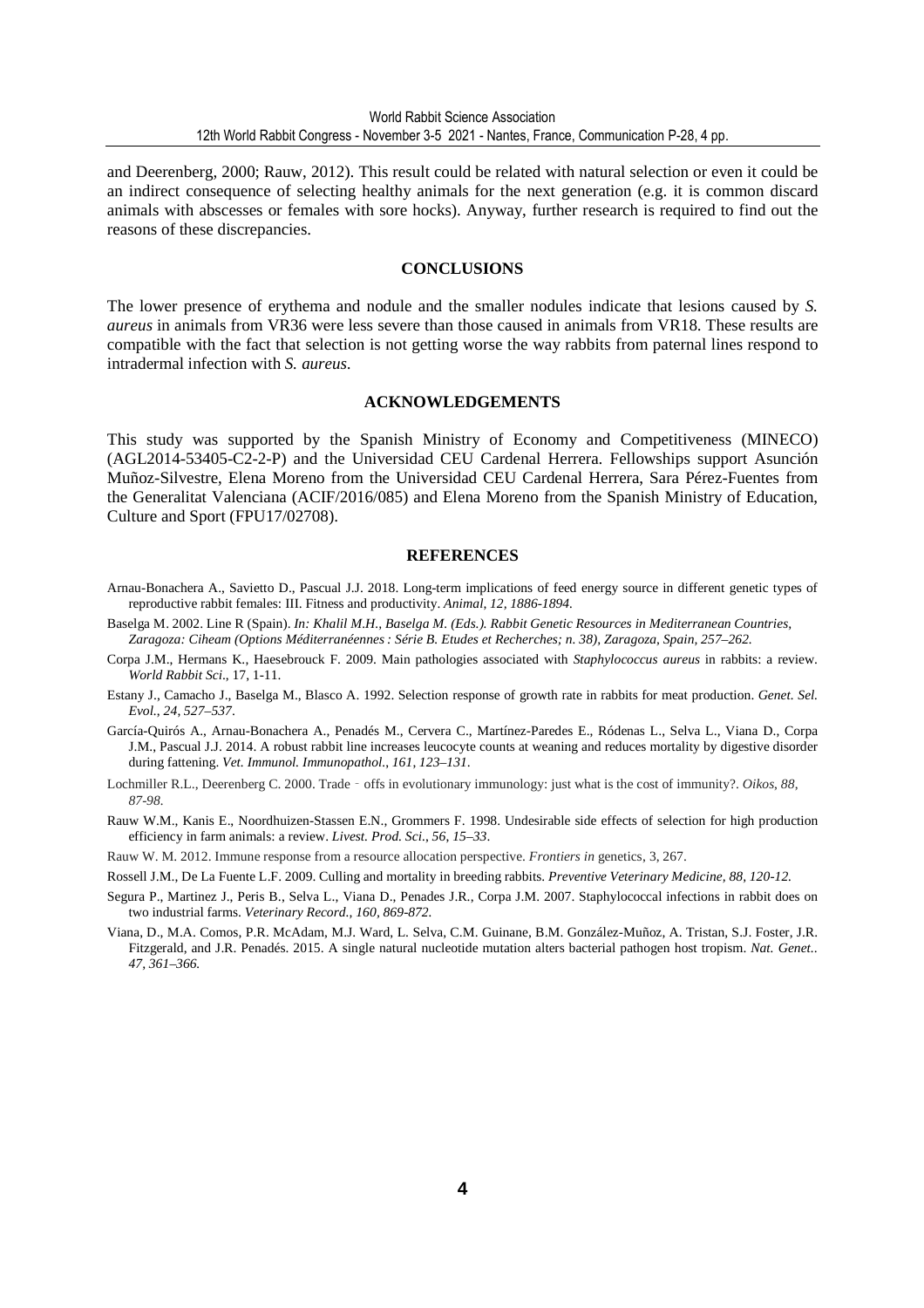**Effect of selection by growth rate on macroscopic lesions after intradermal skin infections with** *Staphylococcus aureus*



Elena Moreno-Grúa<sup>a</sup>, Sara Pérez-Fuentes<sup>a</sup>, Asunción Muñoz-Silvestre <sup>a</sup>, David Viana <sup>a</sup>, Laura Selva <sup>a</sup>, Juan J. Pascual <sup>b</sup>, <u>Al**berto Arnau-Bonachera** a\*,</u> Juan M. Corpa a

12th WRC, November 3-5 2021, Nantes (France) Session O10 - [P3 = Pathology 3]



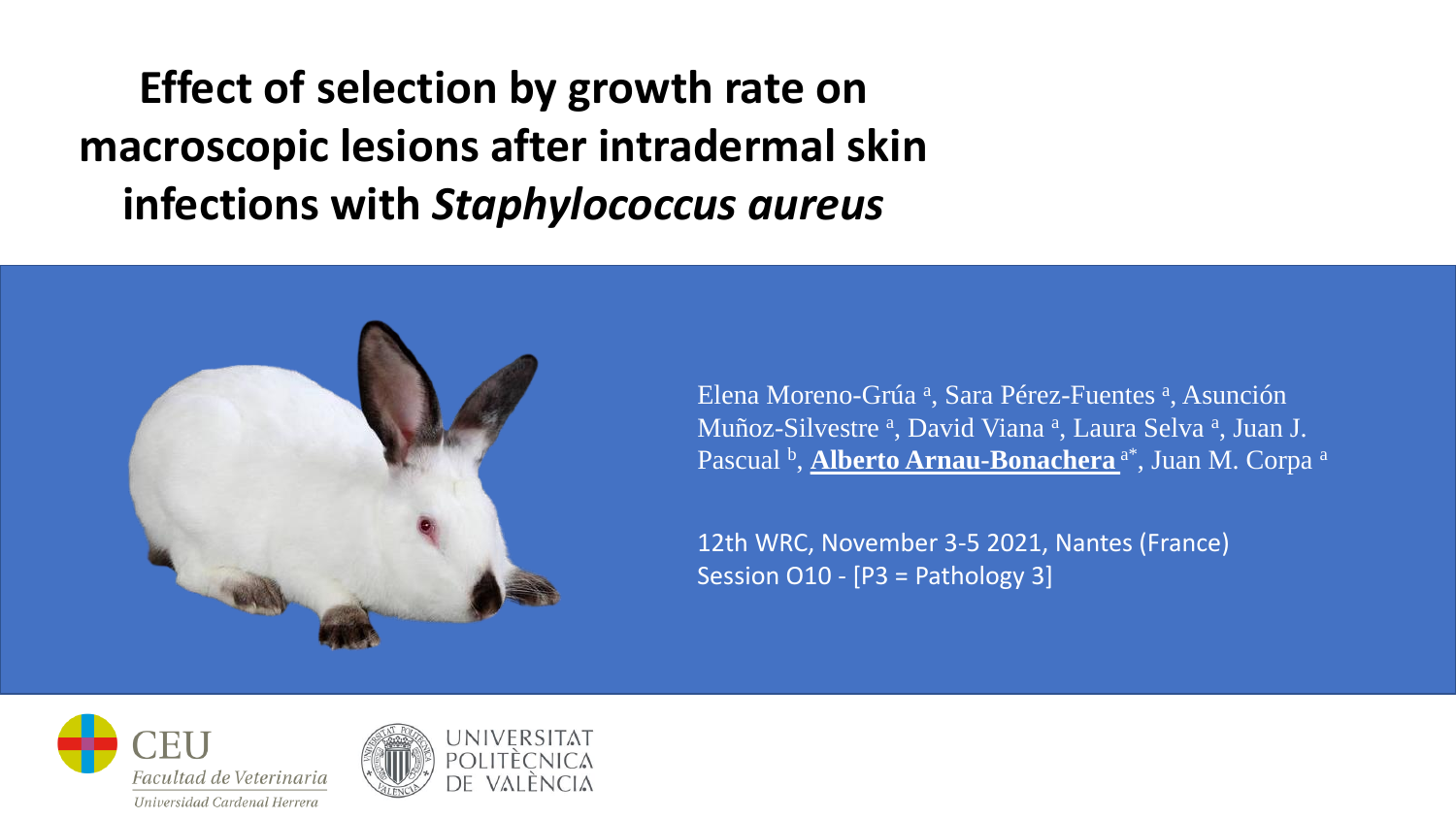# **Introduction**



• Genetic selection have improved production for decades

Side effects: Rabbits from paternal lines

- Poor reproductive performance
- Higher sentitivity to Epizootic rabbit enteropathy

Is genetic selection creating more disease-sensitive animals?

• *S. aureus* is the causal agent of several pathological processes

Aim: evaluate the effect of selection by growth rate on the lesions observed after an experimental infection with *S. aureus*.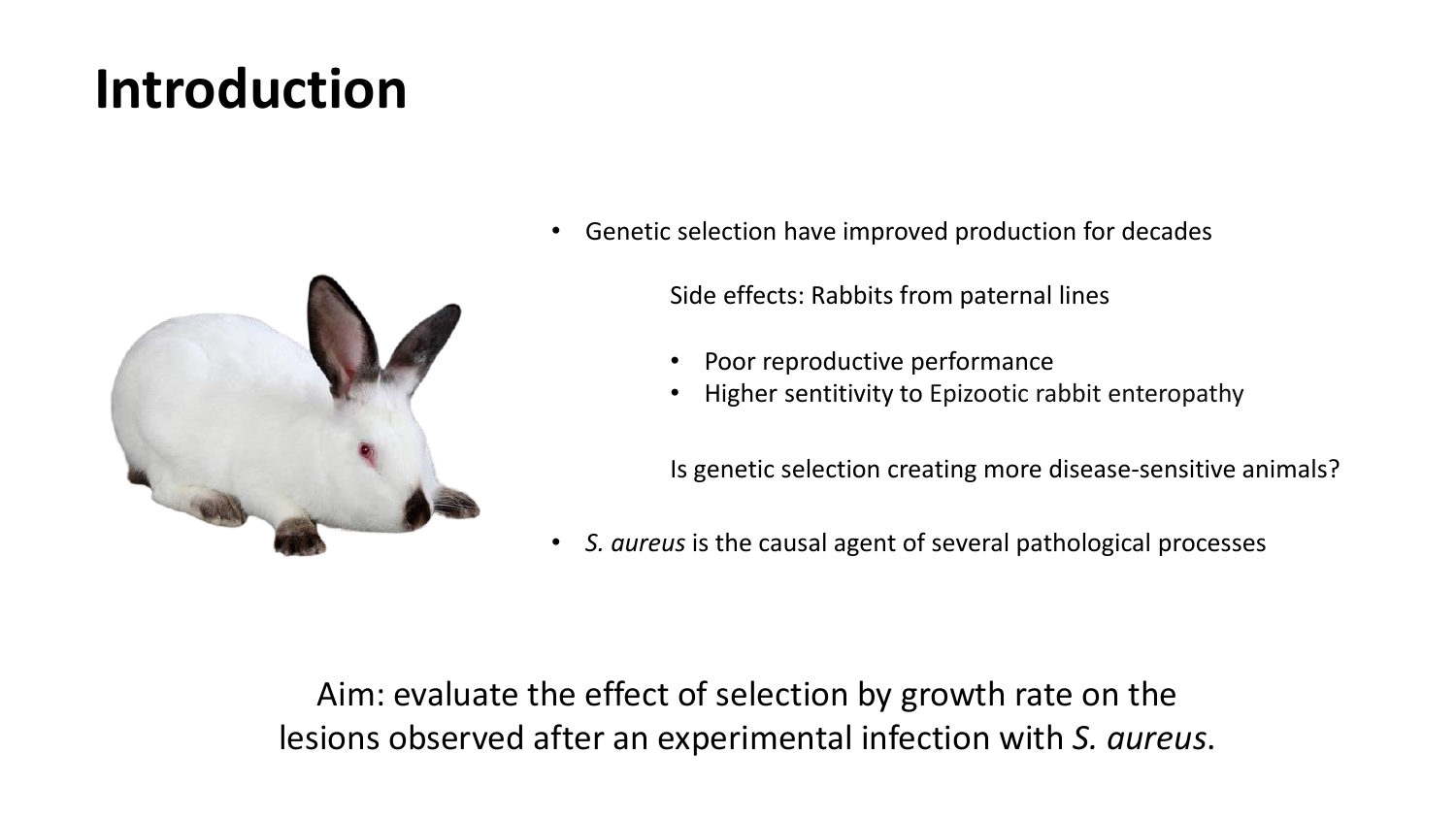# **Matherial and methods**

73 2-month-old rabbits from a paternal line selected by average daily gain during the growing

Evaluated during 7 days

### Animals **Infections**

Intradermally-inoculated in their backs with 300 *S. aureus* colony forming units (CFU)

4 points of inoculation (2 per strain)

Effect of selection by average daily gain Effect of inoculated strain of *S. aureus*

2 genereations differing 18 generations

VR18 and VR36

2 strains differing in virulence degree

Jwt: High virulence J*rot*<sup>+</sup> : Low virulence

Daily the presence and area of erythema and nodules were recorded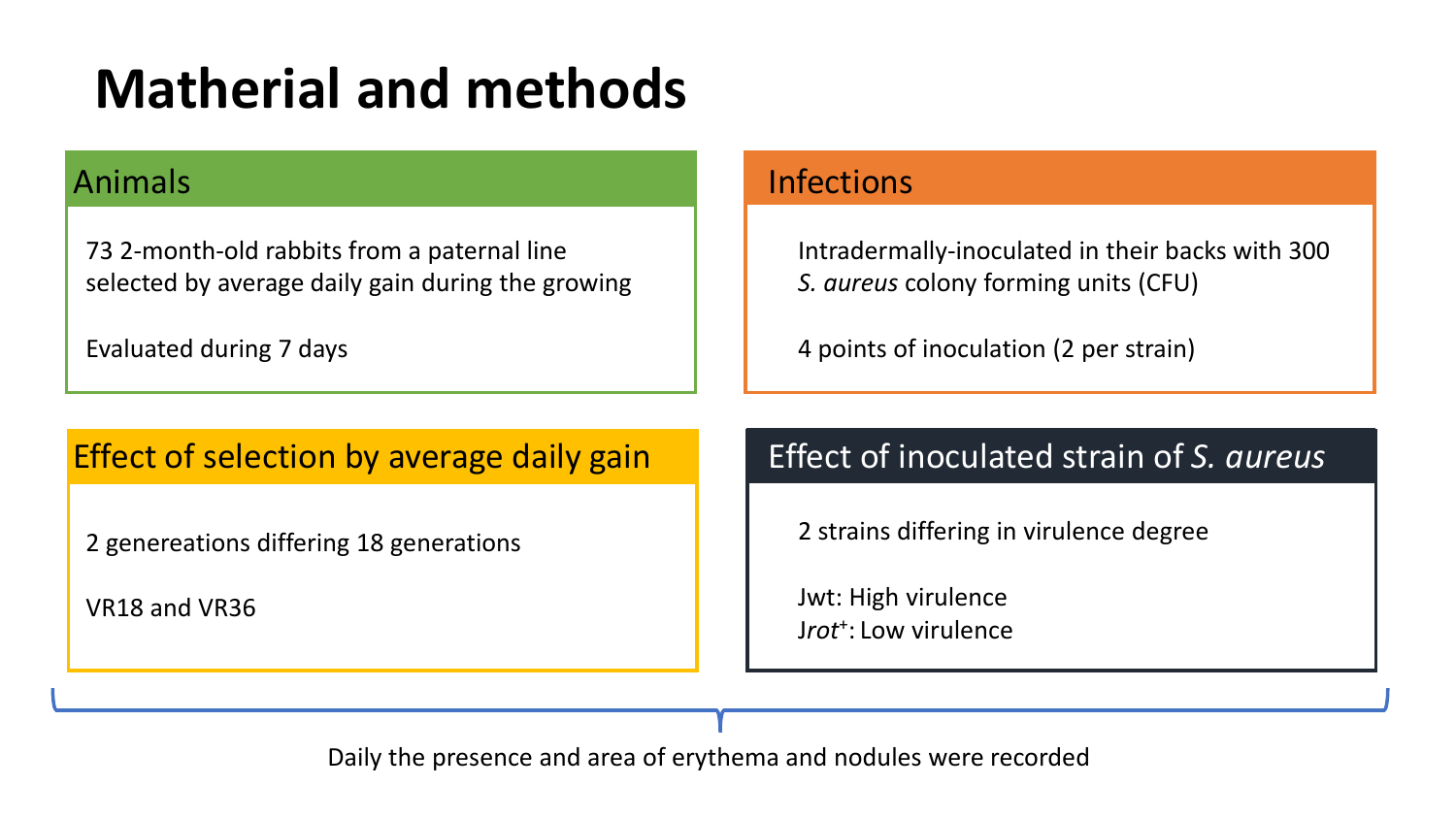## **Remarks:**

Results denote the higher aggressivenes s of the Jwt

# **Results: Effect of strain**

|                         | $Jrot^+$ | Jwt   | <b>SEM</b> |     |
|-------------------------|----------|-------|------------|-----|
| Presence (%)            |          |       |            |     |
| Erythema                | 19.15    | 29.35 |            | *** |
| <b>Nodule</b>           | 7.85     | 59.05 |            | *** |
| Area (cm <sup>2</sup> ) |          |       |            |     |
| Erythema                | 0.125    | 0.855 | 0.16       | *** |
| <b>Nodule</b>           | 0.095    | 1.045 | 0.16       | *** |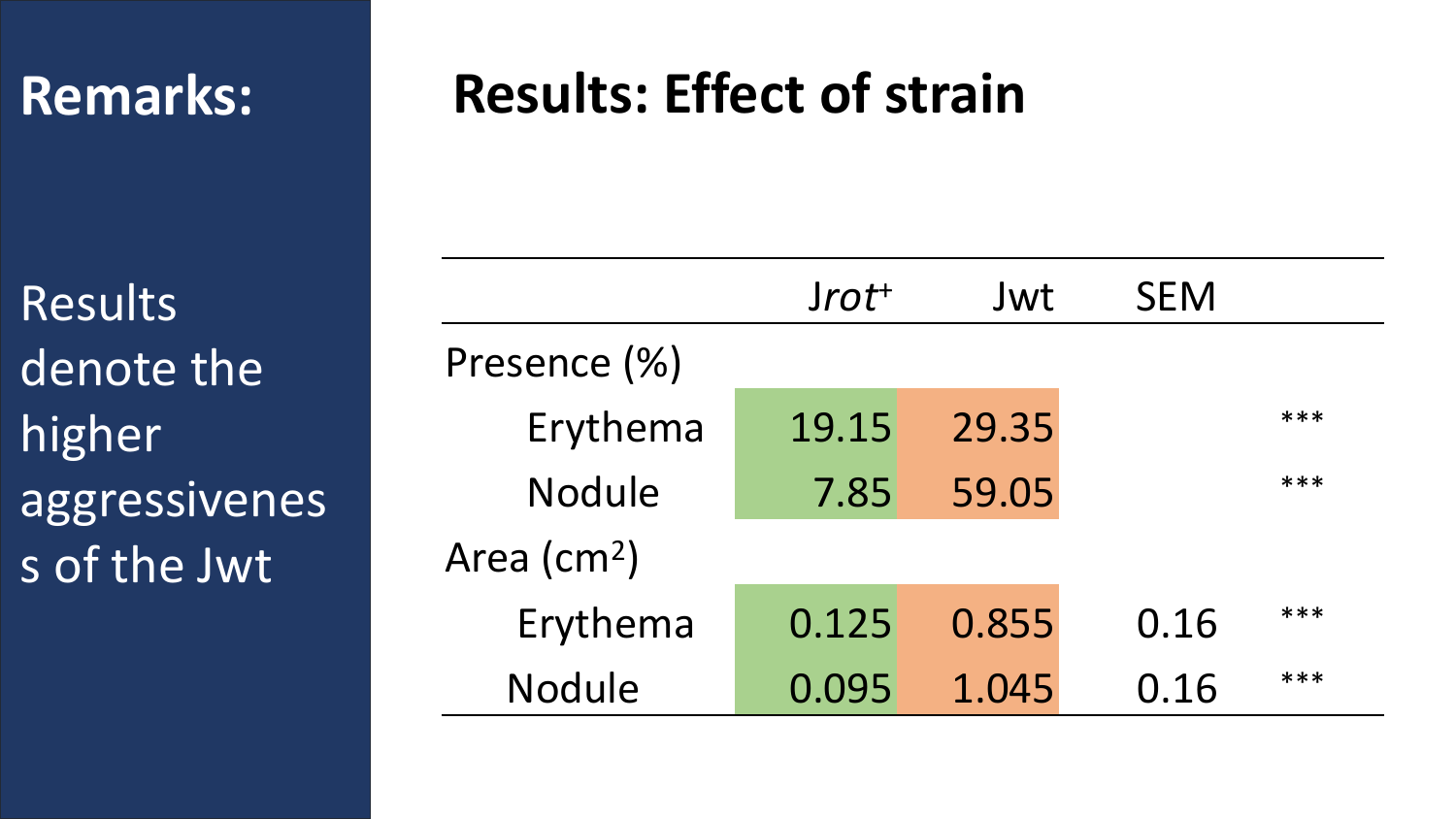## **Remarks:**

Less severe lesions in more selected animals (VR36)

# **Results: Effect of selection**

|                         | <b>VR18</b> | <b>VR36</b> | <b>SEM</b> |        |
|-------------------------|-------------|-------------|------------|--------|
| Presence (%)            |             |             |            |        |
| Erythema                | 27.1        | 21.3        |            | ***    |
| <b>Nodule</b>           | 35.9        | 31.0        |            | $\ast$ |
| Area (cm <sup>2</sup> ) |             |             |            |        |
| Erythema                | 0.50        | 0.47        | 0.16       |        |
| <b>Nodule</b>           | 0.68        | 0.45        | 0.16       | $\ast$ |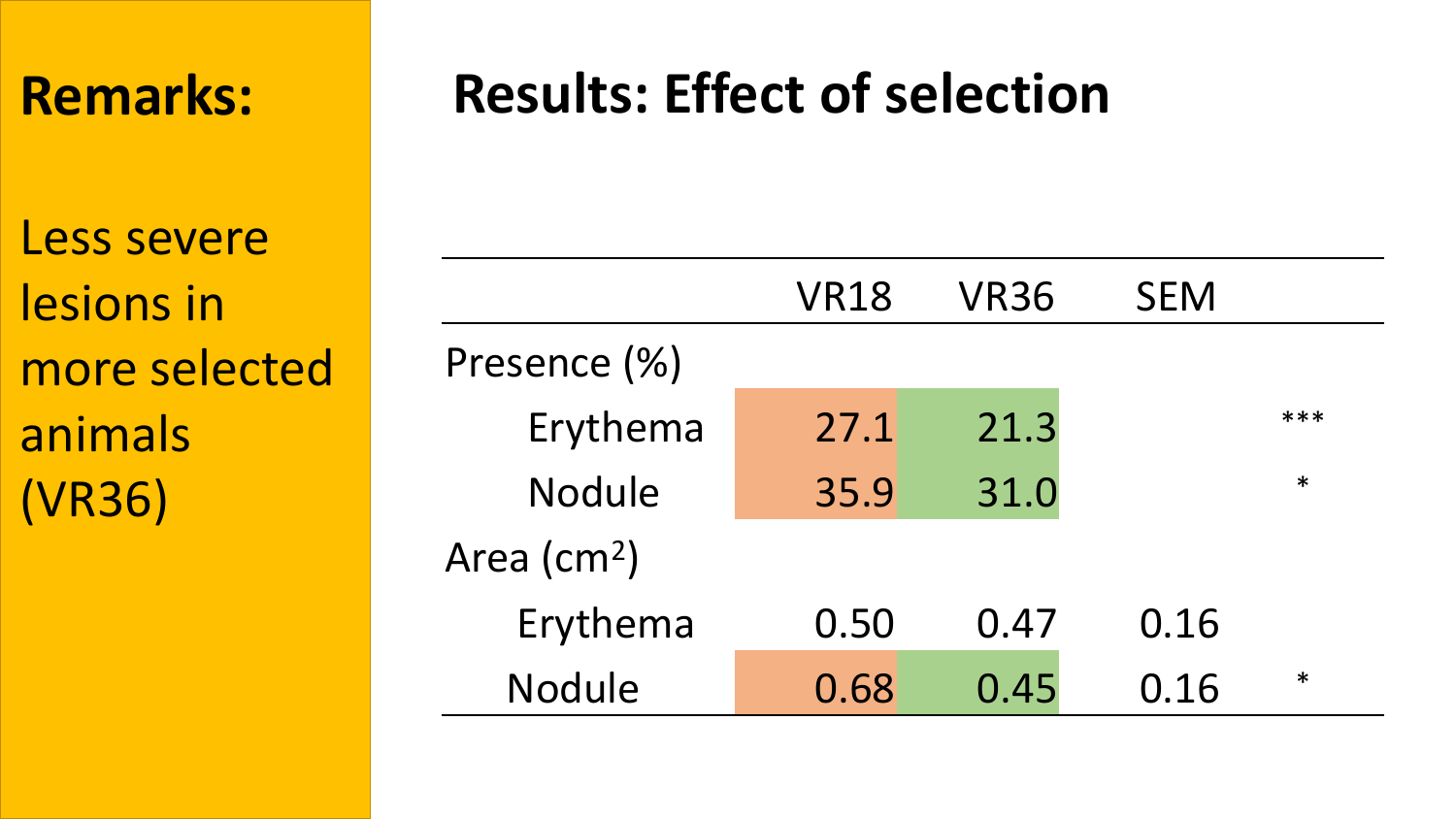## **Remarks:**

Nodules from VR18 animals were so big at day 5 as those from V36 at day 7

# **Results: Effect of selection**



Evolution of the area of the nodule (right graph) depending on the generation during the 7 days post-inoculation